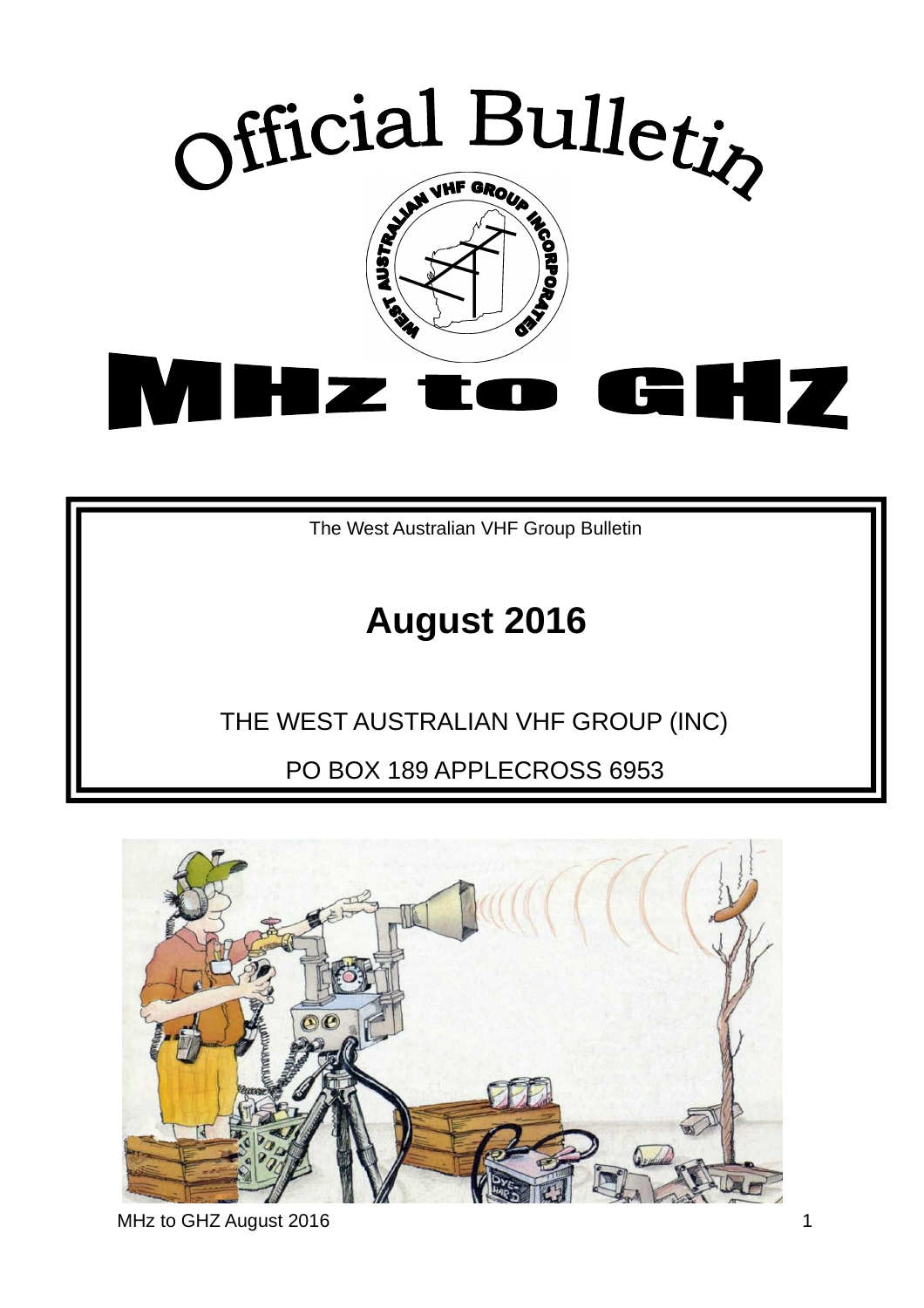#### **Contents**

- **1. Editors comment.**
- **2. From the President's desk.**
- **3. Tribute to Bob VK6ZFY (SK).**
- **4. Microprocessors for radio amateurs.**
- **5. Kits and DIY equipment**
- **6. Contact index**

#### **1. Editor's Comments**

As most amateur radio operators know that the progress in electronics is amazing and the digital communications is expanding at a very fast rate. Typically the increase in digital voice, digital weak signal comms is a reality. Behind most of these systems is either a trustee PC or a microprocessor. Small powerful microprocessors such Raspberry Pie or Arduino units are readily available from electronic stockists. Check out the websites listed in **section 4**. There are wide range tools & accessories combined with the intellect and know how the amount of AR community is ever increasing. In the coming months a number of microprocessor projects is be considered for members. As a reader do you have suggestions or a project that club members would appreciate building? More submissions from members would be appreciated. There is only 4 months to go before next edition of the magazine.

#### **2. From the President's Desk Terry VK6ZLT**

Well, 2016 has certainly started out with a flurry of activity continuing since the advent of the  $1<sup>st</sup>$  Saturday in the month as an afternoon of shack and project work at Wireless Hill Operators Cottage. Well done all. A special **WELL DONE** goes to Alan VK6AMH in conjunction with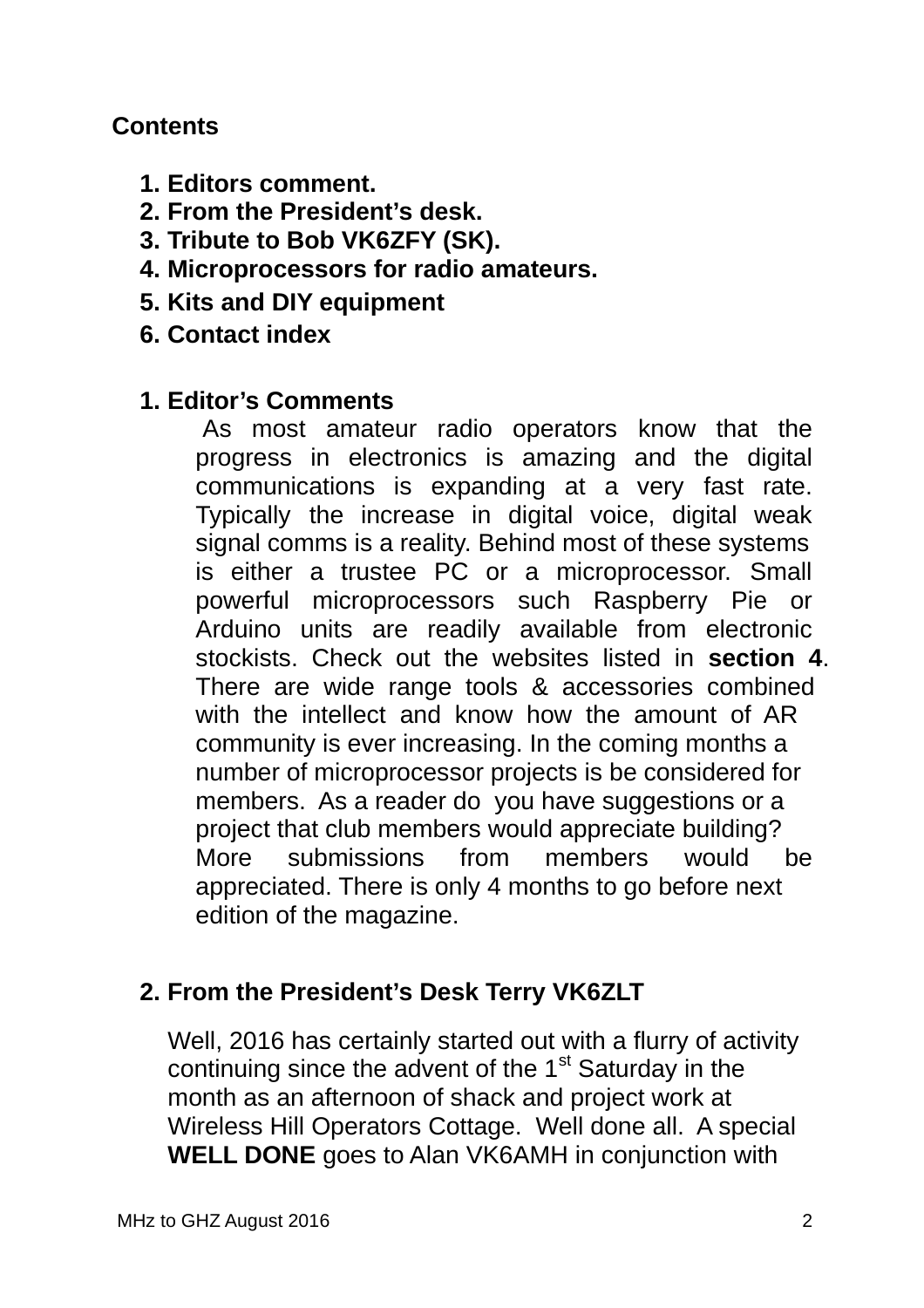Denis VK6AKR who organised the John Moyle Field day session at Wireless Hill. Results are in and VK6VH came in fourth in the portable six hour competition.

Would members consider submitting proposals as to what they consider would be a suitable activity for the benefit of all members?

## **3. Tribute to Bob VK6ZFY (SK).**

It is with a sad heart to announce that Bob Pine VK6ZFY became a silent key on Saturday 2<sup>nd</sup> July

Before he had an Amateur Radio licence, Bob was an avid Model aircraft builder/flyer along with Tony Howes VK6XP, Ross Tolchard VK6ZED/VK6KAT, Graham Byass VK6BY and possibly others. It seemed to be a natural progression



from building their own radio controlled aircraft equipment before such things were commercially available, into the world of amateur radio.

Bob obtained his amateur radio licence in 1965 and was very active on 144 and 432 MHz ssb. He was one of the original instigators (approx. mid 1970's) of the Perth 144 MHz SSB Evening Net and also regularly participated in early morning skeds on 2m and 70cm with stations in South West WA.

He achieved many Interstate and Overseas Sporadic E contacts on 52MHz and later on 50MHz, and participated in 6m Meteor Scatter skeds with VK5 stations.

Bob was passionately involved with the early OSCAR Satellites, and also copied signals from the 137 MHz NOAA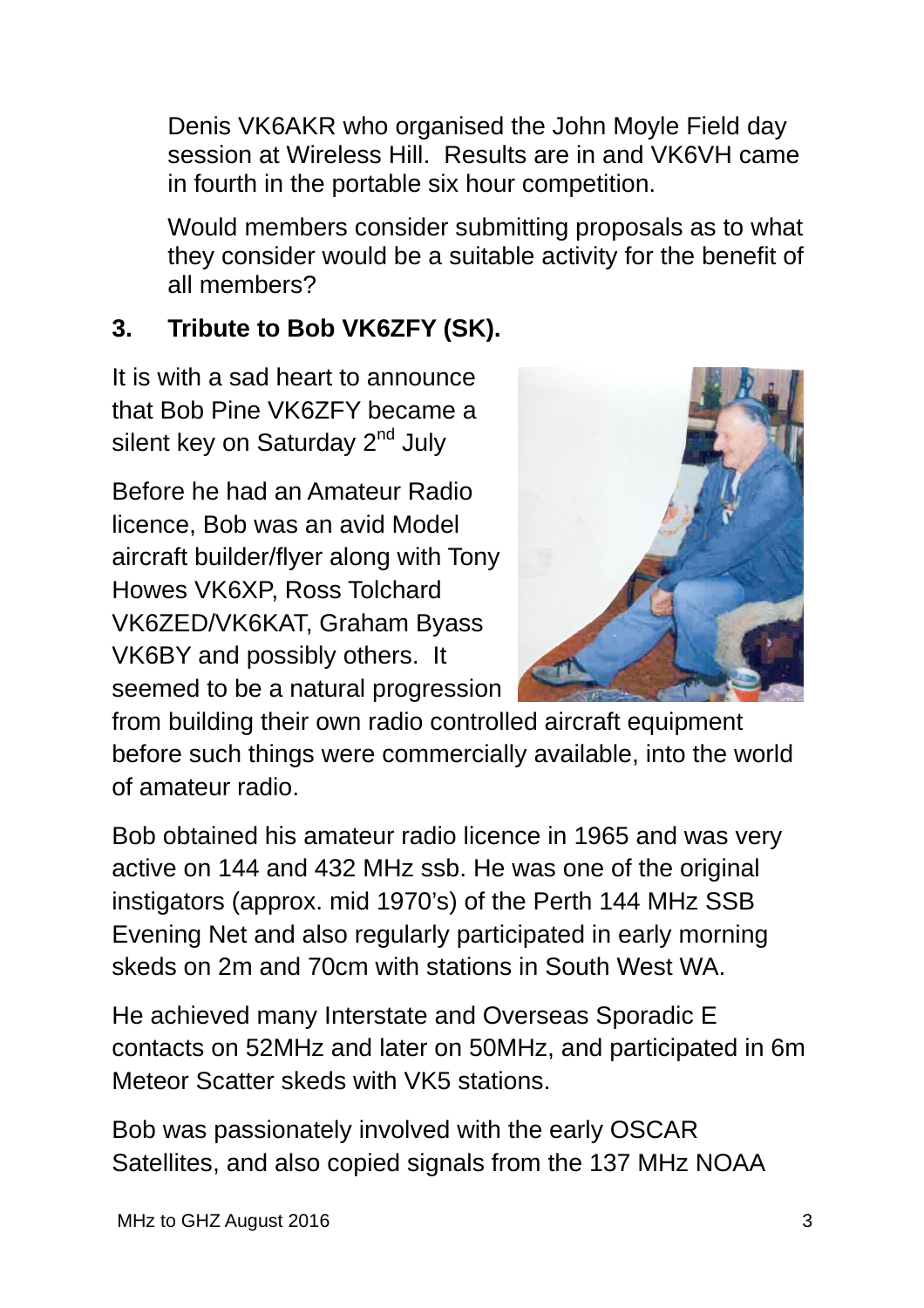Weather Satellites to produce weather image information.

He achieved a 10GHz contact between Cape Naturaliste and the hills above Harvey using surplus Tellurometers.

He was still making nightly contacts on 144 MHz until a week or so, prior to his death, at the age of a month short of 96 years

Bob served in the RAAF in World War II. He lost an eye and had a pronounced limp as he walked. These did not hold him back. He was a surveyor and these skills helped him when working portable and calculated the distance of contacts and determining grid locators.

In retirement, his interest in gemmology took him to many inland places in the search for marvellous stones. On these trips he operated portable and provided many long haul 144 MHz contacts! These provided an opportunity to build up Grid Locators and show propagation over land in contrast to experiences with overwater paths.

Bob Pine gave so much to the WA VHF Group over the years. He was President in 1980-81 and Secretary from 1987 to 1996.

Thanks Bob!!!

Vale Bob

Wally Howse VK6KZ

Thanks to Phil VK6ZKO, Glen VK6IQ, Terry VK6ZLT, Ian VK6TWJ and Graham VK6RO who contributed to this tribute!

#### **4. Microprocessors for Amateur.**

DDS sig gen 1 Hz to 60MHz.

http://www.vk5tm.com/homebrew/dds/dds.php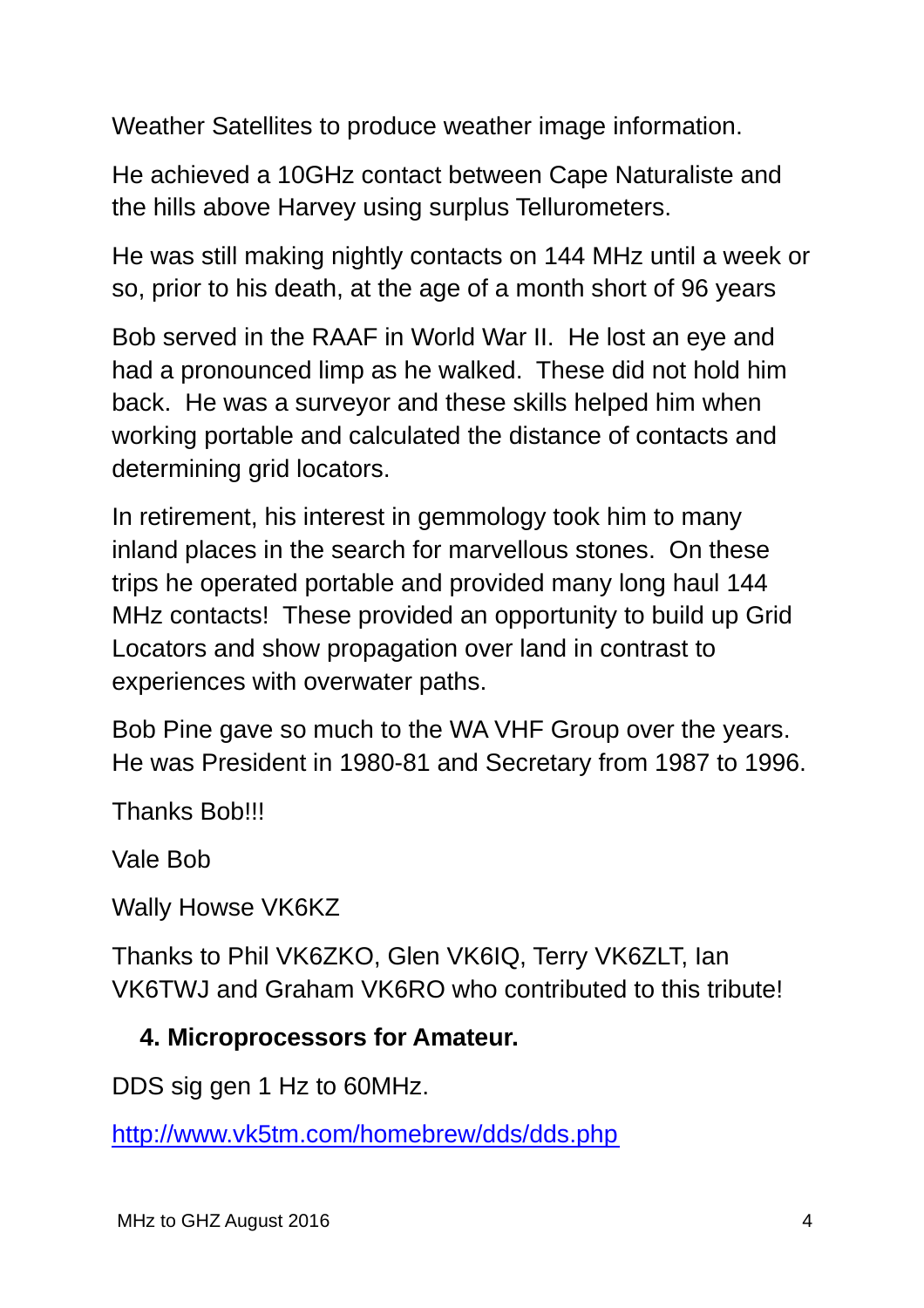VHF/UHF Sig Generator

http://www.dxzone.com/catalog/Technical\_Reference/Test\_Equ ipment/Signal Generator/

Arduino based Antenna analyser

http://www.dxzone.com/catalog/Technical\_Reference/Vector\_N etwork\_Analyzer/

http://www.dxzone.com/catalog/Technical\_Reference/Arduino/ **Selection** 

## **5. Kits and DIY equipment.**

Recently Bob VK6KW bought a number of **ProgRock**  triple GPS-disciplined programmable crystal.

This kit is a simple minimalist controller for the Si5351A **Synth** 

kit (included with the ProgRock kit). It is intended as a programmable crystal replacement. It



has three independent outputs with frequency range 3.5kHz to approx. 300MHz, and can be optionally **GPS disciplined**.

The features of this kit are as follows:

Includes Si5351A Synth kit AND "ProgRock" PCB kit

 Easy construction, no surface-mount components to solder (Si5351A already pre-soldered)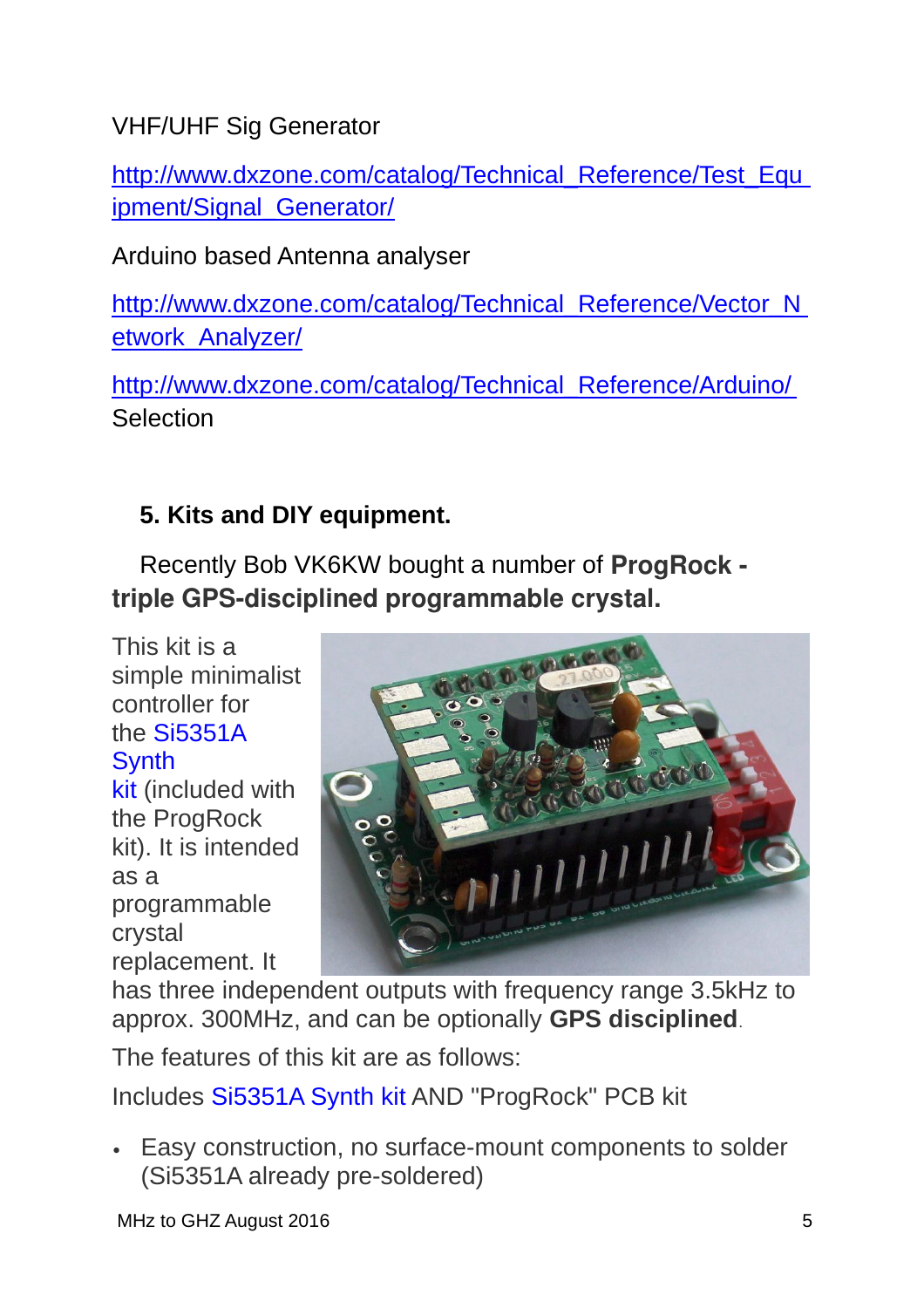- 3 independent 3.3V p-p square wave outputs (2 if you use GPS discipline)
- You can feed the outputs through LPF kits to get sinewave **outputs**
- 8 selectable "banks" of frequencies, chosen by 3 input control signals
- Frequency range 3.5kHz to 200MHz
- Extended frequency range up to approx. 300MHz if you don't mind violating the Si5351A datasheet specifications
- GPS frequency discipline using 1pps from a GPS receiver
- Unique power supply noise filter circuit designed by Alan Gray G8LCO
- Power supply voltage 5V, or using LM317LZ regulator (supplied), range is 5-12V DC
- Minimalist configuration user interface using 4-way DIP switch, push button, and LED
- Frequencies and configuration stored in non-volatile memory (EEPROM) for next power-up

## **Check out http://www.qrp-labs.com/progrock.html**

#### **DIY is not dead!**

Taking a leaf out of the *April 2016 MHz to GHz* Roger VK6FRAN constructed two examples of the 2m magnetic loop antenna which have proved to be very sensitive and superior to the whip antennas on the test portables.

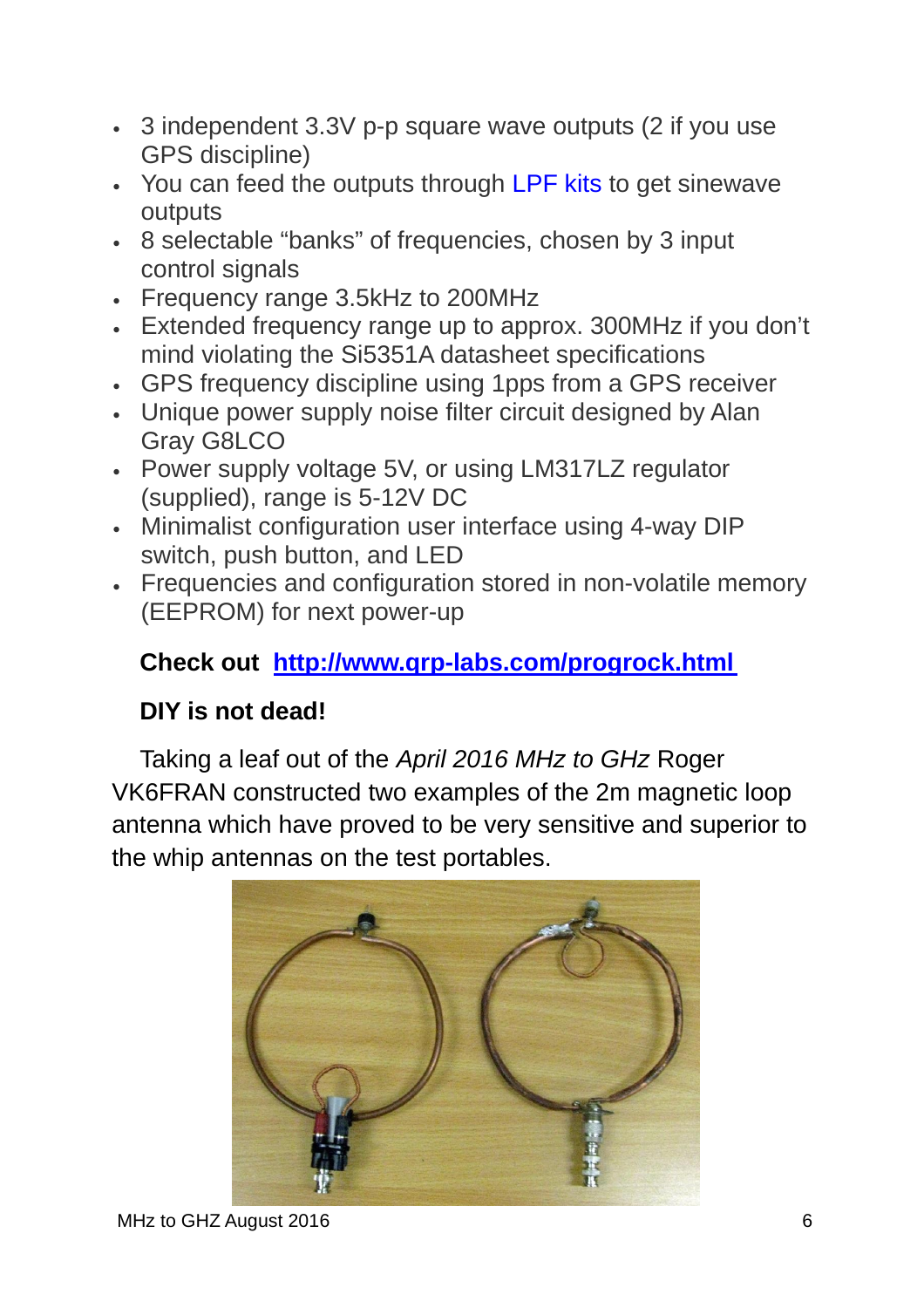Not to be out done Phil VK6ZKO constructed a 10GHz signal source from surplus UHF Programmable synthesiser coupled to High Stability OCXO module.